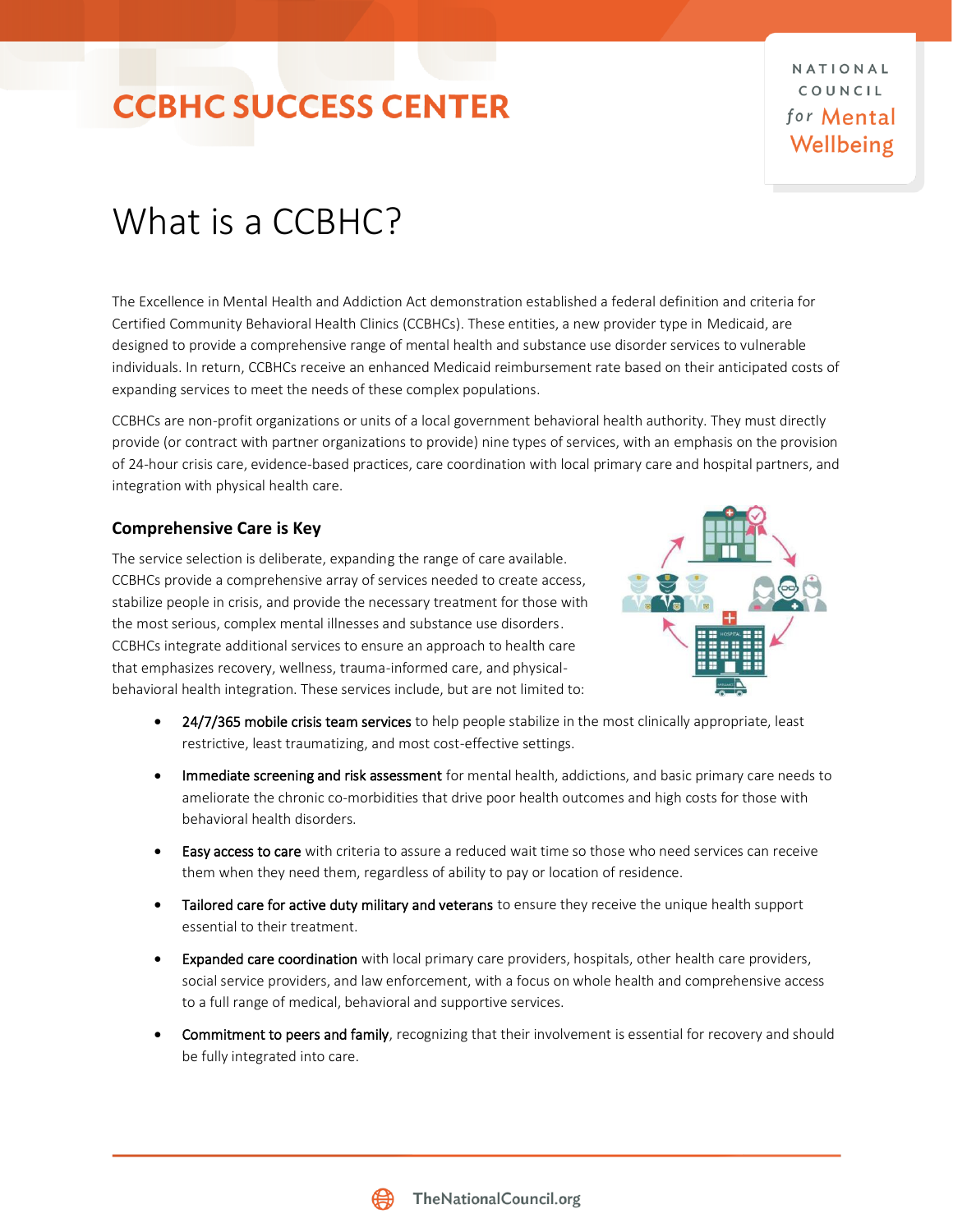## **CCBHC SUCCESS CENTER**

NATIONAL COUNCIL for Mental Wellbeing

#### **Who is Served by CCBHCs?**

CCBHCs are available to any individual in need of care, including (but not limited to) people with serious mental illness, serious emotional disturbance, long-term chronic addiction, mild or moderate mental illness and substance use disorders, and complex health profiles. CCBHCs will provide care regardless of ability to pay, caring for those who are underserved, have low incomes, are insured, uninsured, or on Medicaid, and those who are active duty military or veterans.

#### **Addressing Financing Barriers**

Insufficient funding has long posed a barrier to increasing Americans' access to behavioral health care. The CCBHC model addresses financing shortfalls by paying clinics a Medicaid rate inclusive of their anticipated costs of expanding service lines and serving new consumers. Through a prospective payment system similar to one already in place for other safety net providers, the model supports:

- Expanded access to care through an enhanced workforce. CCBHCs' Medicaid rates cover costs associated with hiring new staff such as licensed counselors or peer support specialists, paying employees a competitive wage in the local market, and training staff in required competencies such as care coordination and evidence-based practices.
- A stronger response to the addiction crisis. Addiction care is embedded throughout the CCBHC range of services, including screening for substance use disorders, detoxification, outpatient addiction services, peer support services, and other addiction recovery services at state discretion. Importantly, most states participating in the CCBHC program have also made medication-assisted treatment (MAT) a required service.
- Enhanced patient outreach, education and engagement. CCBHCs' Medicaid rates include the cost of activities that have traditionally been near-impossible to reimburse, yet play a critical role in behavioral health services.
- Care where people live, work, and play. CCBHCs may receive Medicaid payment for services provided outside the four walls of their clinic; for example, via mobile crisis teams, home visits, outreach workers and, emergency or jail diversion programs.
- Electronic exchange of health information for care coordination purposes. CCBHCs' Medicaid rates include the cost of purchasing or upgrading electronic systems to support electronic information exchange. The Excellence Act prioritizes improving the adoption of technological innovations for care, including data collection, quality reporting, and other activities that bolster providers' ability to care for individuals with co-occurring disorders.